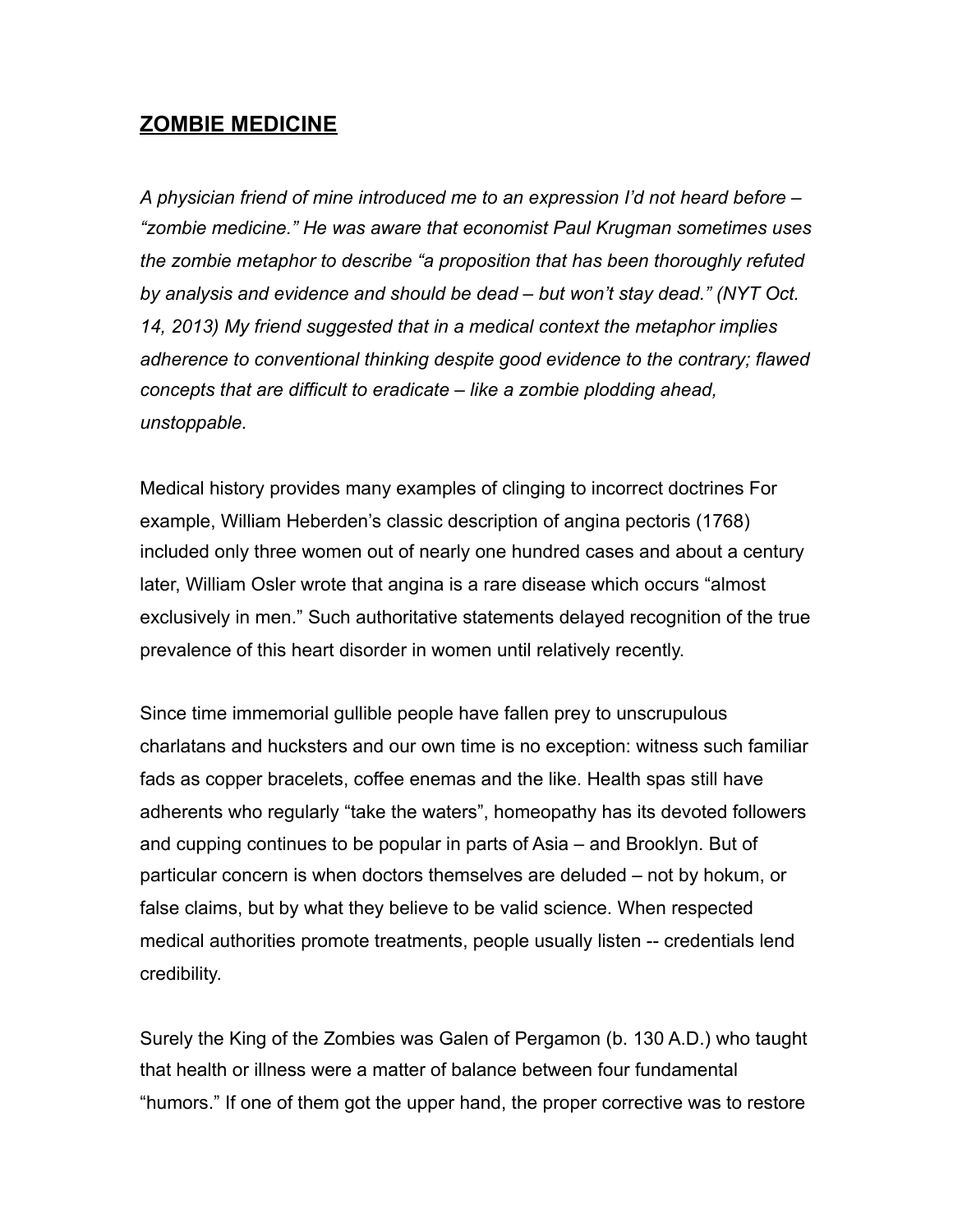its opposite and although the concept was entirely based on speculation, it persisted for nearly two millennia and even longer when transformed to something similar. During the Middle Ages Galen was considered infallible – to criticize him was near heresy. In 1543 when Andreas Vesalius dared to question Galen's anatomic findings, that were based mainly on dissections of monkeys, his former mentor Jacobus Sylvius raged that he was "a madman…whose pestilential breath poisons Europe." But Vesalius was not a lone voice against Galenic hegemony; among those before him was the rebellious Swiss alchemist Paracelsus who advocated directly observing nature rather than relying upon ancient texts, and burned Galen's and Avicenna's books.

During the 18<sup>th</sup> century, the goal of so-called "heroic" treatment continued to be to balance opposing forces and especially to rid the ailing body of bad humors. This country's leading exponent was the versatile Benjamin Rush whose favorite regimen was to "bleed, blister, puke and purge." Few patients escaped either his lancet or his fearsome "thunderbolts" -- giant pills composed of equal parts of calomel (mercurous chloride) and jalep, both potent laxatives which presumably would expel toxic bile. Rush patented the concoction and if using his bilious pills didn't necessarily cure, at least recipients knew that they'd been treated – after all their teeth were likely to fall out from mercury toxicity. When a visiting English physician William Cobbett remarked that during a yellow fever epidemic Dr. Rush killed more people than he cured, the offended Philadelphian successfully sued for libel – Cobbett scuttled home before having to pay the \$8,000 fine. Indeed the true heroes of Benjamin Rush's brand of "heroic medicine" were those who survived it.

Of many medical zombies who ruled the earth during the early  $19<sup>th</sup>$  century, perhaps the most ferocious was Francois Broussais. When he died in 1838, an obituary noted "we may safely enroll the name of Broussais among the glories of France." Yet his name is hardly remembered today. His major claim to fame was as founder of what Broussais called "physiological medicine" which emphasized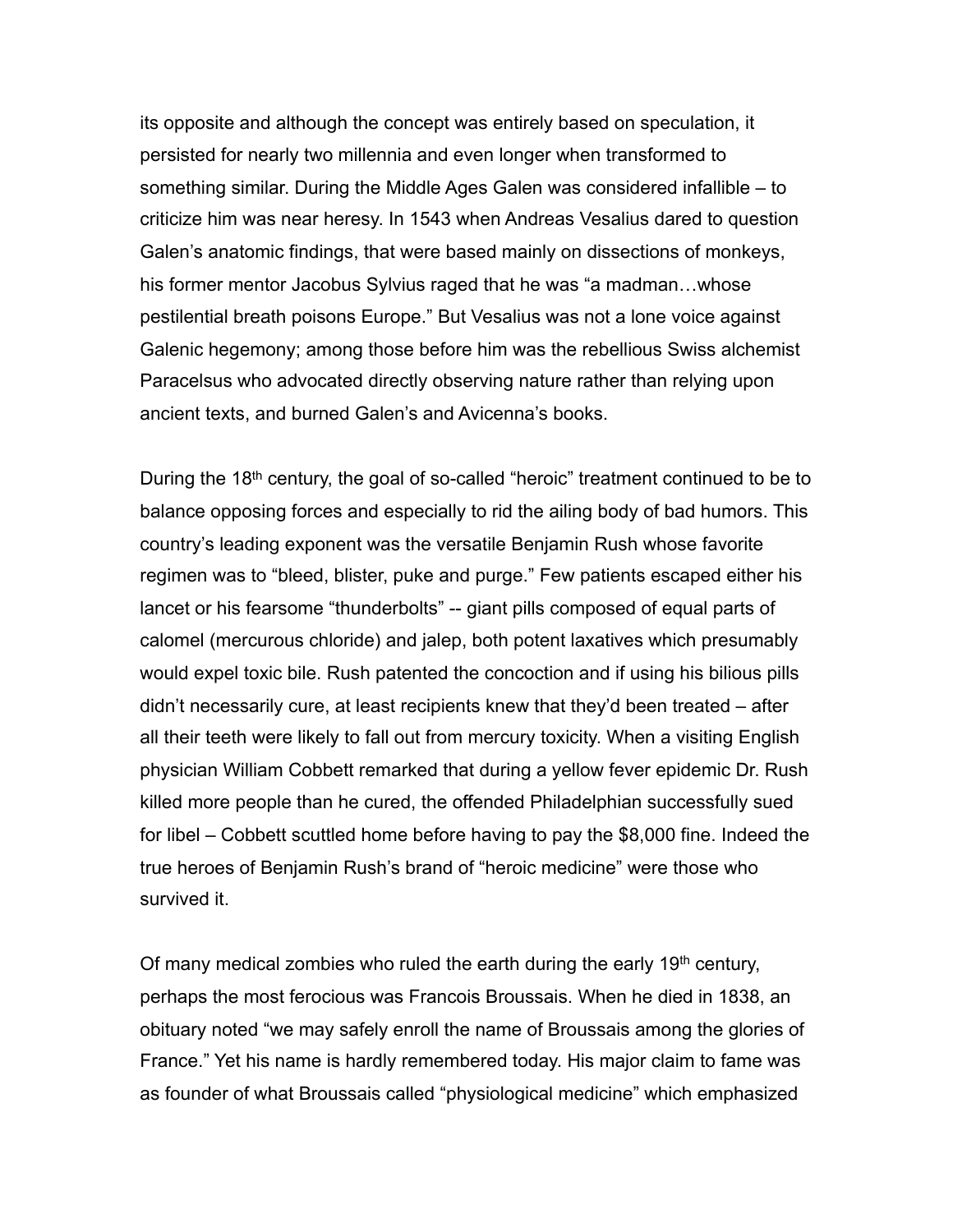the importance of function rather than pathologic anatomy. According to his theory all diseases were due to "irritability" of tissues, the "cry of suffering organs" aggravated by excessive bleeding and hyper-stimulation caused by chemical agents. There were no specific diseases, clinical signs and symptoms were merely the end-result of chronic unrecognized inflammation. In a way, "Broussaism" was a variant of Galenic theory -- if not imbalance of four humors then "irritation" as a unitary explanation for almost anything, from fever to flatulence. The way to restore physiologic balance was seductively simple: a near starvation diet, judicious use of antiphlogistics (anti-inflammatory medicines) and bleeding – not by lancet but by leech. Sometimes called "The Prince of Leeching," Broussais so captured the day that during the 1830s on average 60 million leeches were used each year – when France ran out of the local variety in 1832, it imported forty million annelids and an international Leech Trade emerged to meet insatiable global demands.

Francoise Broussais denounced all prior medical systems from the time of Hippocrates and Galen to his own day and his sarcasm directed against rivals could be brutal -- he described Laennec's new stethoscope as a "useless curiosity." As for the despised English:

*They should stop gorging themselves with tea, alcohol and too substantial food. Their doctors should abstain from purging them at every instance…they should confine themselves to combatting the inflammation by a few capillary haemorrhages [leeches] and one would no longer see in their country such a large amount of engorgement, spleen, hypochondria, melancholy and dropsy which shorten the lives of the youngest and most robust. It is chronic enteritis, that unrecognized and badly treated disease, which depopulates England.* 

During the 1820s one of his students wrote, "Monsieur Broussais is unquestionably the most remarkable medical writer of the present age. Splendid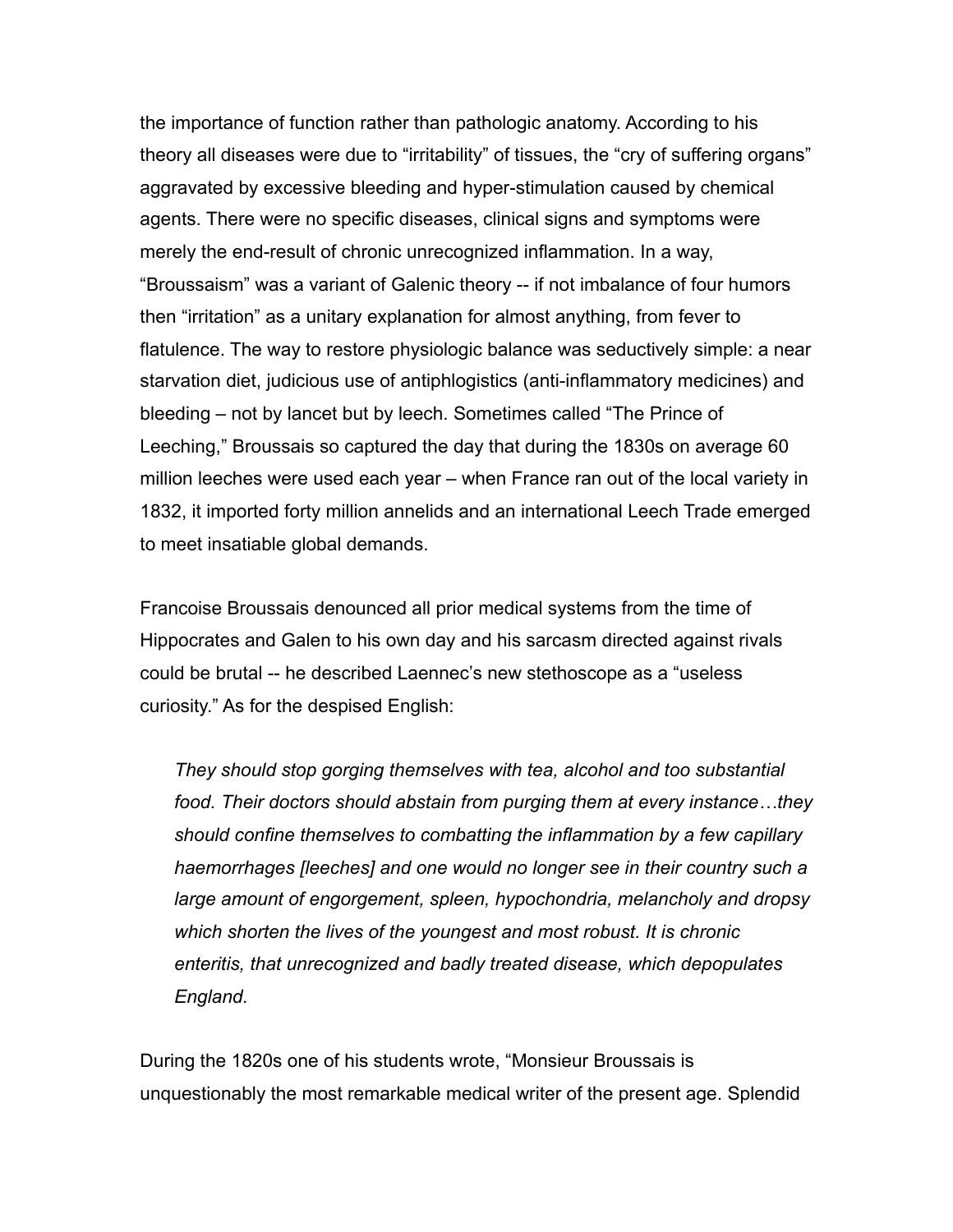works, celebrated lectures, and a great number of proselytes, have in a few years spread far and wide his name and opinions." The great man agreed. Broussais acknowledged that his doctrine had earned "the grand astonishment and admiration of the world" and predicted that it soon would "exert an influence more marked than that exerted by vaccination." But the results of his treatments were disappointing and Broussais was accused by rivals of falsifying his claims.

By 1833 when Oliver Wendell Holmes (1809-1894) arrived in Paris for two years of post-graduate study, Broussais' reputation was in eclipse, his authority eroded by younger members of the faculty who exposed the absurdities of his doctrine and the consequences of treatment by starvation and leeching. Years later Holmes recalled:

*Broussais was in those days like an old volcano, which has pretty nearly used up its fire and brimstone, but is still boiling and bubbling in its interior, and now and then sends up a spurt of lava and volley of pebbles.. His theories of gastroenteritis, of irritation and inflammation as the cause of disease, and the practice which sprang from them ran over the fields of medicine for a time like flame over grass of the prairies…Broussais' theories languished and well-nigh became obsolete, and this no doubt added vehemence to his defense of his cherished dogmas.*

Although the "savage old man" Broussais was spent by the 1830s, Oliver Wendell Holmes had other notables, past and present, to criticize. With Benjamin Rush clearly in mind, he recalled that "the lancet was the magician's wand of the dark ages of medicine. The old physicians not only believed in its general efficacy as a wonder-worker in disease, but they believed that each malady could be attacked from some special part of the body – the strategic point that commanded the seat of the morbid affection." Holmes had contemporary zombies to confront beside the burnt out likes of Rush and Broussais – indeed he was the nemesis of all zombies.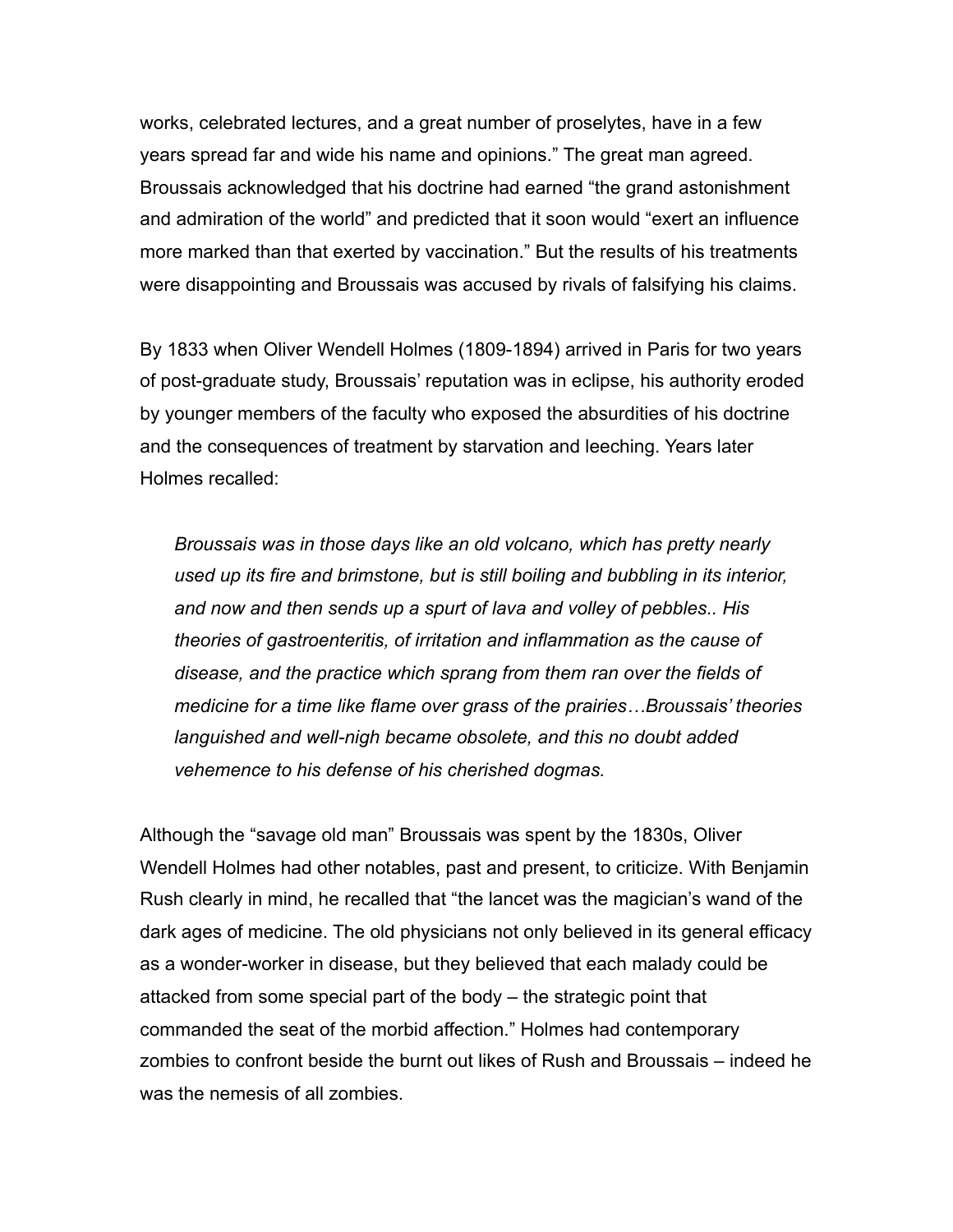Oliver Wendell Holmes and other young Americans in Paris were captivated with the emerging French enthusiasm for "therapeutic nihilism" – it was preferable to allow nature to heal then to prescribe useless or injurious remedies; doctors should wait watchfully and supportively for the illness to run its course. As Holmes famously said, "if the whole *materia medica* as now used, could be sunk to the bottom of the sea, it would be so much the better for mankind – and all the worse for the fishes." The American students idolized their mentor Pierre Louis whose statistical analyses proved that bloodletting was ineffective, but their orthodox brethren back home sneered at this effete French passivity -- what was needed was to "break" disease." Nevertheless, by mid-19<sup>th</sup> century the skeptics prevailed and the aggressive style of treatment gave way to one of moderation. When the so-called "regulars" were forced to acknowledge that the outcomes of their approach often were no better than those of the "irregulars," many patients turned to purveyors of alternative approaches: eclectics, herbalists, botanists, hydropaths, vegetarians, spiritualists. Then, as now, the popular justification was that at least "it can't hurt" – not very different from Galen's injunction to "do no harm."

Although the German physician Samuel Hahnemann (1755-1843) never visited the United States, his doctrine of homeopathic medicine had an enormous impact and more staying power than Broussaism. Starting in about 1796, the scholarly but outspoken Hahnemann began lambasting traditional practitioners, whom he derided as "allopaths," and designed his own medicinal substances which consisted of infinitesimal amounts of drugs diluted with alcohol and elaborately mixed and rubbed. In 1843, the same year that Hahnemann died, Holmes scoffed that homeopathy was "a mingled mass of perverse ingenuity, of tinsel erudition, of imbecile credulity, and of artful misrepresentation." The introduction to his speech to the Boston Society for the Diffusion of Useful Knowledge titled "Homeopathy and Its Kindred Delusions" revealed the selfstyled "Autocrat of the Breakfast Table" at his sarcastic best: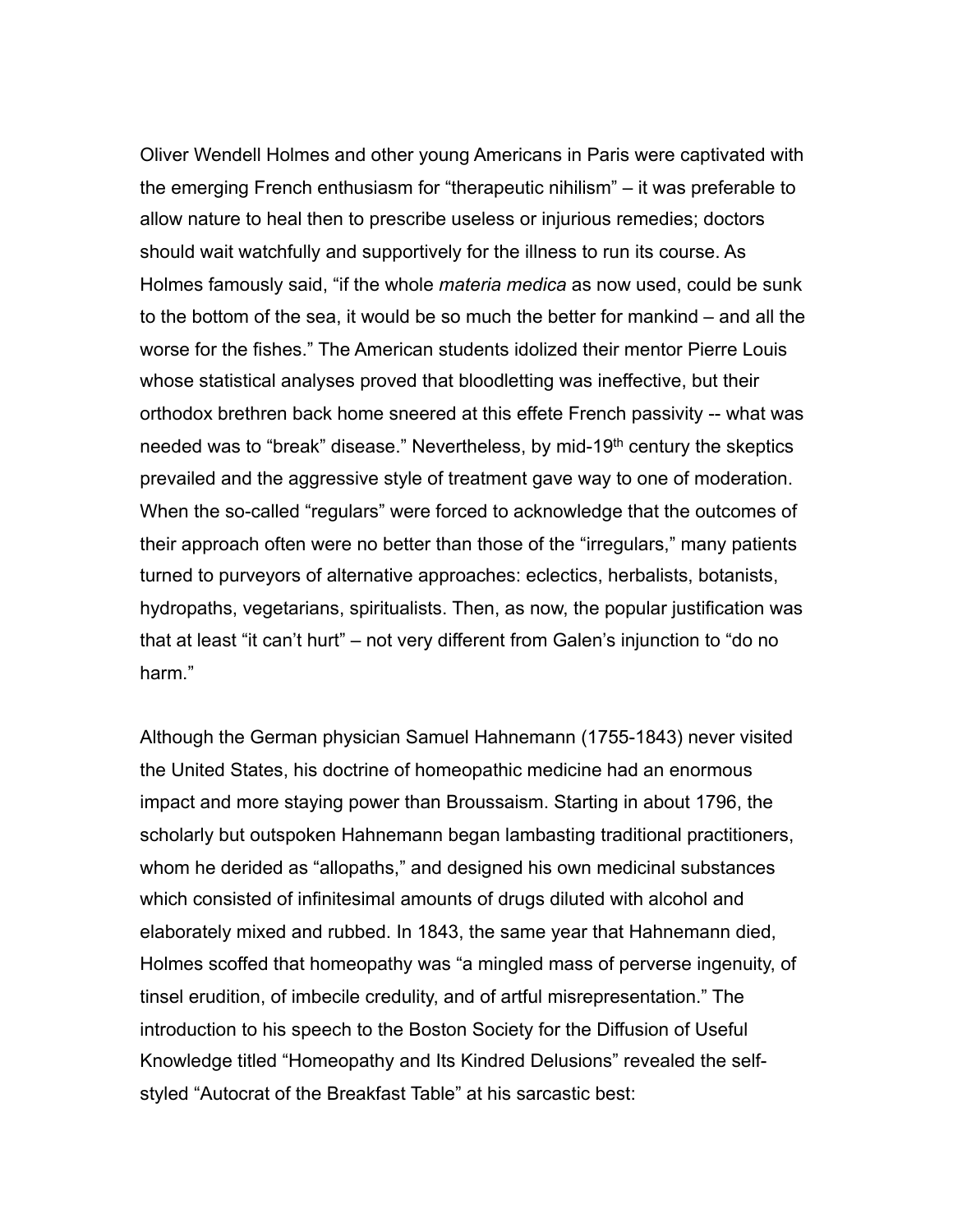*When a physician attempts to convince a person, who has fallen into the Homeopathic delusion, of the emptiness of its pretensions, he is often answered by a statement of cases in which its practitioners are thought to have effected wonderful cures…Those kind friends who suggest to a person suffering from a tedious complaint that he "Had better try Homeopathy," are apt to enforce their suggestion by adding that "at any rate it can do no harm." This may or may not be true as regards the individual. But it always does very great harm to the community to encourage ignorance, error or deception in a profession which deals with the life and health of our fellow-creatures…It may be thought that a direct attack upon the pretensions of Homeopathy is an uncalled for aggression upon an unoffending doctrine and its peaceful advocates. But a little inquiry will show that it has long assumed so hostile a position with respect to the Medical Profession, that any trouble that I, or any other member of that profession, may choose to bestow upon it may be considered merely a matter of self-defense.* 

Oliver Wendell Holmes went on to rebut each of Hahnemann's "delusions" in seventy-four pages but, his words notwithstanding, by the late 19<sup>th</sup> century almost ten thousand healers practiced homeopathic medicine, 10% of all doctors nationwide. Its popularity was greatest among the country's influential and wealthy, and why not? After all, it was gentle and seemed to be based on scientific sounding principles. Moreover, homeopaths encouraged such common sense activities as eating well, exercising vigorously, fresh air and sunshine while orthodox physicians spent their time promoting bleeding and purging. To defend against incursions by economic competitors, in 1847 the "regulars" (including Holmes) formed the American Medical Association which promptly banned members from comporting with homeopaths and their ilk. However, the orthodox physicians were divided in their own house and some surgeons were happy to accept referrals from the unworthy homeopaths.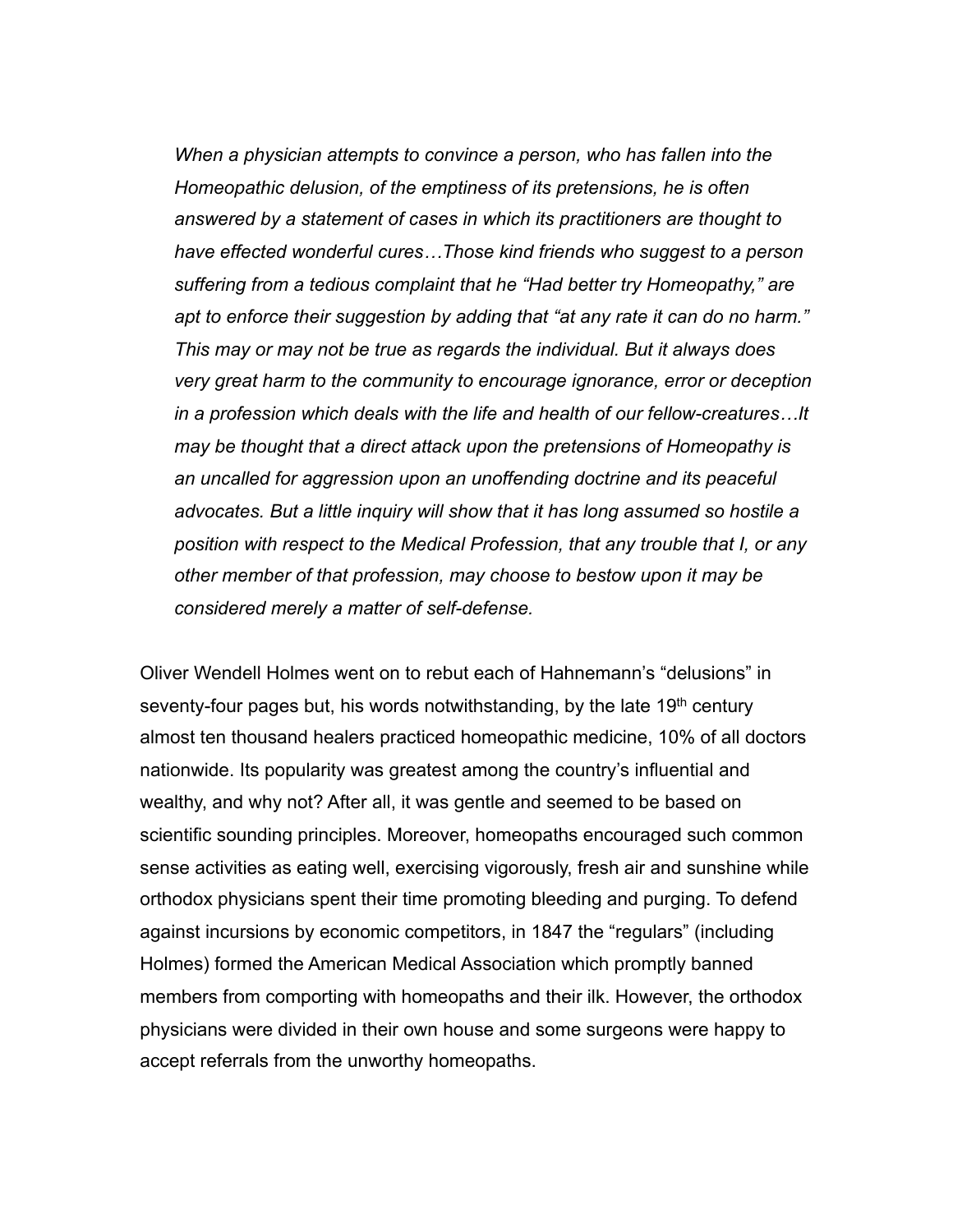Another time Holmes spoke to the Boston Society for Medical Improvement about "The Contagiousness of Puerperal Fever" but because it was published in the obscure *New England Quarterly Journal of Medicine and Surgery* it attracted little attention. He argued that physicians' unwashed hands were responsible for transmitting puerperal fever from patient to patient which, naturally, enraged many of his colleagues. A leading obstetrician of the time Philadelphia's Charles D. Meigs scoffed that these were the "jejeune and fizzenless dreamings" of a sophomoric writer.

Four years later, another young iconoclast, Hungarian-born Ignatz Semmelweis published much the same findings concerning preventable maternal deaths. In a controlled experiment he found that having obstetricians wash their hands in a chlorinated-lime solution dropped maternal mortality from 10% to below 1%. He, too, was derided by the medical establishment and, for him personally, the result was tragic. Semmelweis lost his hospital position, was forced to move from Vienna to Budapest and when he wrote angry letters accusing European obstetricians of being irresponsible murderers, he was said to be insane (even his wife agreed.) No doubt he was unbalanced to a degree and in 1865 the fortyseven year old physician was forcibly committed to an asylum. He died there two weeks later, possibly as a result of injuries sustained when beaten by guards, and it wasn't for nearly another three decades as a result of Pasteur's work that Ignatz Semmelweis's findings gained acceptance. In our time, reference sometimes is made to a so-called "Semmelweis Reflex" or "Semmelweiss Effect" which refers to a tendency to automatically reject new knowledge that contradicts established beliefs – in effect, "zombie medicine."

Given the choice of accepting empirical evidence or clinging to misguided or mindless beliefs, many people, if not most, would choose the latter. A case in point was "autointoxication," an ancient theory based on the belief that putrifying waste products located in the intestines can poison the body and are a major contributor to most diseases. The concept had a revival during the 19<sup>th</sup> century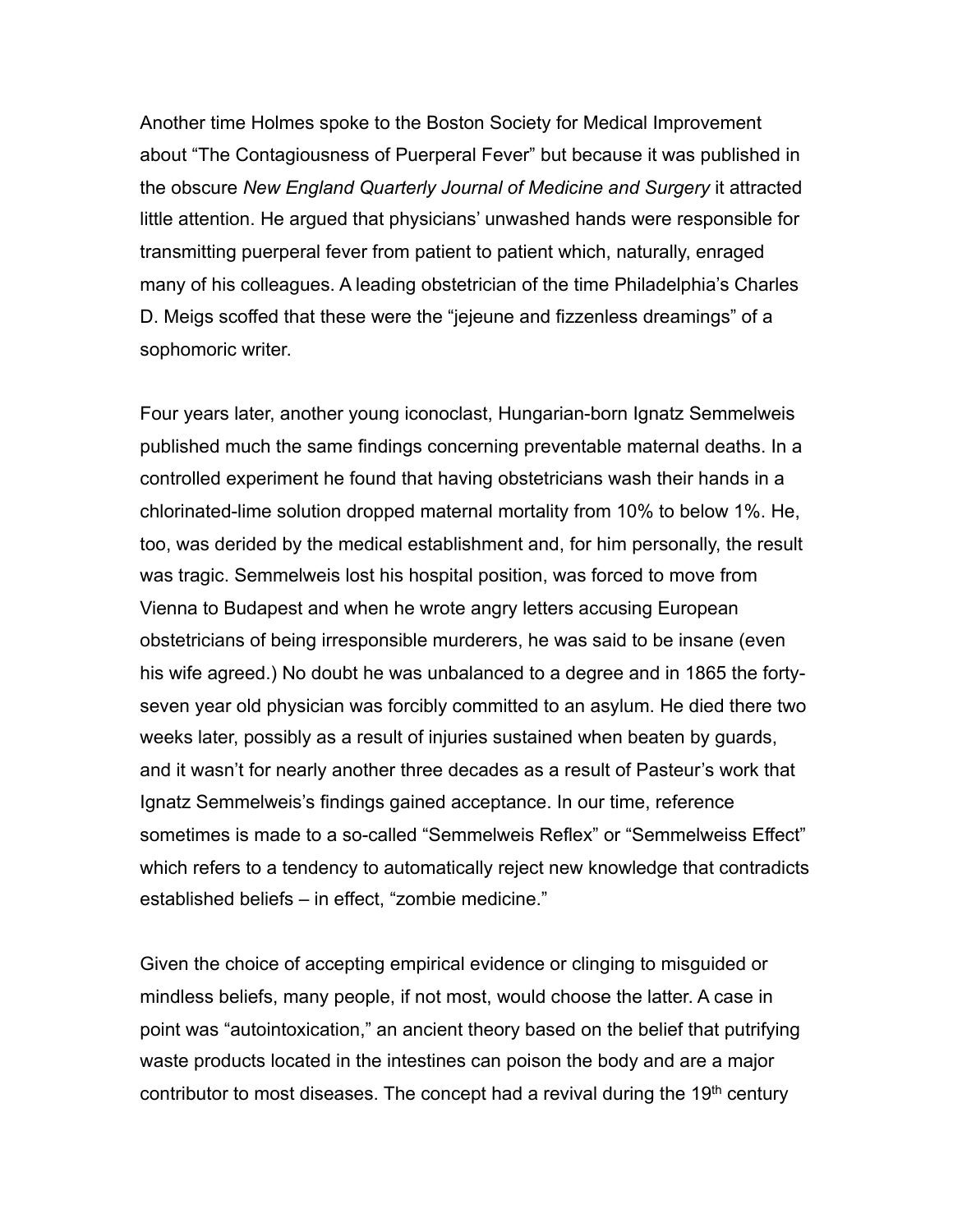when colonic irrigation achieved what has been described as "a triumph of ignorance over science." Among those who encouraged an aggressive approach to promote health and "cleanse the body of filth" was a dour Presbyterian minister in Bound Brook, New Jersey, Sylvester Graham (1794-1851) who had a stern message: "If it feels good, don't do it." Graham advocated hard mattresses, open bedroom windows, vigorous exercise – and chastity – but equally important was a high fiber vegetarian diet. He developed a biscuit made from molasses and whole wheat flour that had no additives that's still with us today: the Graham cracker! When introduced in 1829 he claimed that regular use would cure indigestion, poor circulation, insanity --and also would reduce lust.

That message must have appealed to Dr. John Harvey Kellogg (1852-1943) another food faddist who also was engaged in "warfare with passion." Adopting some of Graham's natural ways of promoting health, he opened a "University of Health" in Battle Creek Michigan that was staffed by 800 to 1,000 and treated a wealthy and celebrity clientele. Patients at his sanitarium were kept busy sunbathing, doing breathing exercises, eating Corn Flakes and, most important, having frequent enemas because he believed that 90% of illness originated there. A special machine could instill 15 gallons within a few seconds. This was followed by purifying yogurt – half by mouth, half per rectum – and the result was a "squeaky clean" colon.

The yogurt idea was adopted from the Russian immunologist Elie Metchnikoff (1845-1916), director of the Pasteur Institute and Nobel Laureate in 1908. He favored the magical properties of a drink popular among Bulgarian peasants that was made from fermented yogurt (*kefir*) that contained lactic acid. When ingested regularly it would normalize gastrointestinal flora (like today's probiotics), improve digestion, enhance the immune system and slow the aging process. But Metchnikoff and Kellogg differed over just what to eat. The former feared that raw food contained dangerous microbes and was an unreconstructed flesh-eater. In describing "Metchnikoff's Mistake" Kellogg wrote that he "eats a pound of meat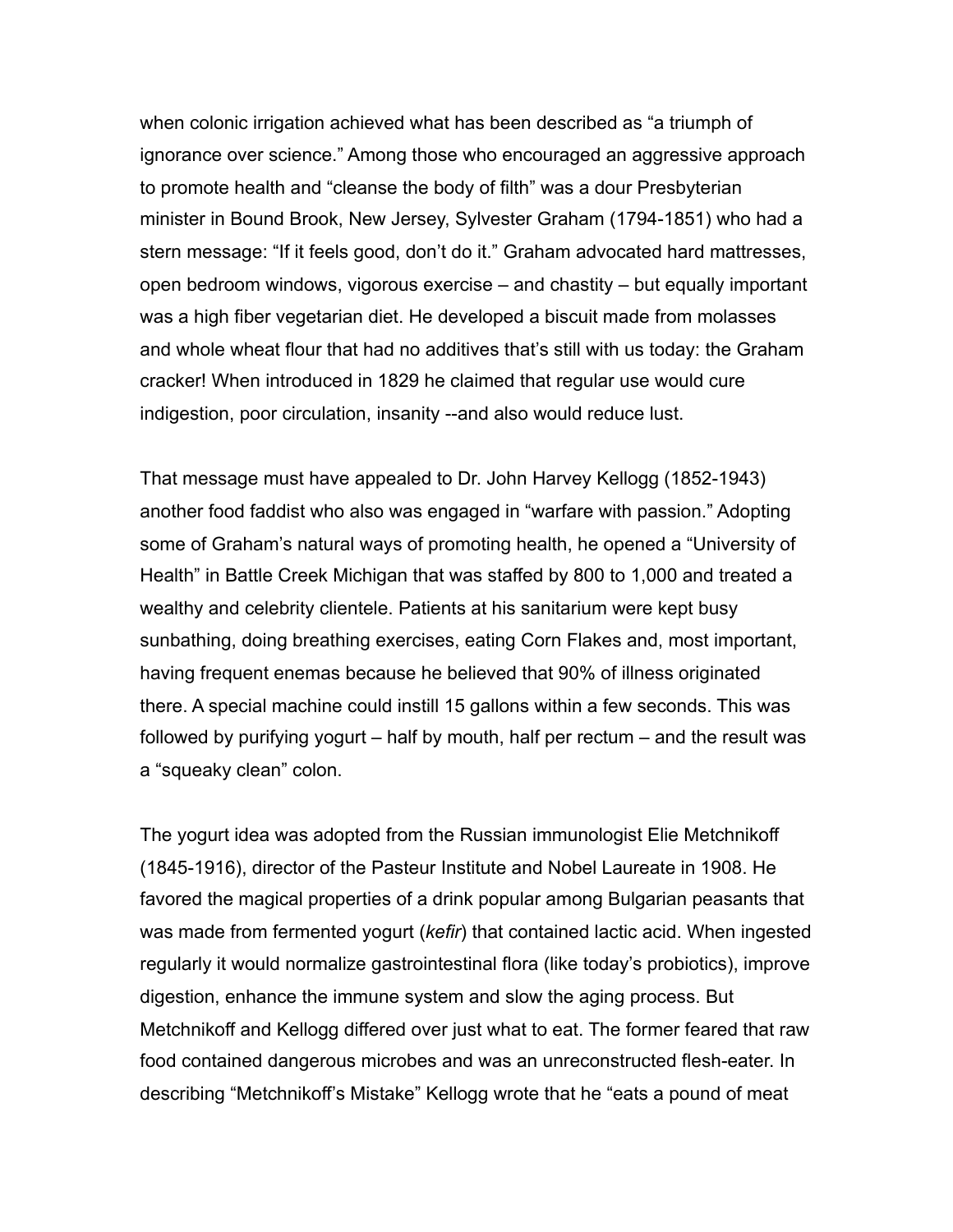and lets it rot in his colon and then drinks a pint of sour milk to disinfect it. I am not such a fool. I don't eat meat." Metchnikoff drank sour milk every day of his life until his death in 1916 at the age of 71; Graham groused that this was premature, that he would have lived longer if he wasn't a carnivore.

The death blow to Galen's old zombie should have occurred with publication of Rudolph Virchow's *Cellular Pathology* (1858) and the advent of Pasteur's germ theory, but it didn't entirely happen. Broussais' discredited theory reemerged transformed -- the culprit shifting from irritation/inflammation to infection. In 1900, the British surgeon William Hunter identified "oral sepsis" as a cause of a multitude of diseases. Soon Frank Billings in Chicago was claiming that tonsillectomies and dental extractions cured "focal infection" which otherwise might effect distant organs. Charles Mayo and other luminaries supported the theory and by 1930 excision of focal infections was considered a rational form of therapy thought to resolve many cases of chronic disease.

Starting about 1908 the acclaimed English surgeon Sir W. Arbuthnot Lane (1856-1943) took a novel approach to "colonic inertia" by performing colectomies. Arguing that modern society was ruining health, he promoted sunlight, physical exercise and a high fiber diet which could prevent cancer. By the 1920s Lane abandoned total colectomies in favor of a modified procedure: lysis of what he described as congenital bands of adhesions in the bowel wall which contributed to constipation, stasis and "flooding the circulation with filthy material." Dr. Lane developed a loyal following and a profitable society practice, but fell into disfavor with many of his medical colleagues. He abandoned practice to market a redesigned toilet to create a more "natural" position for the prolonged colonic ablutions that were necessary two or three times every day. Today, "Lane's Disease" is still in vogue, listed as a cause of chronic constipation with colectomy prescribed to treat refractory cases.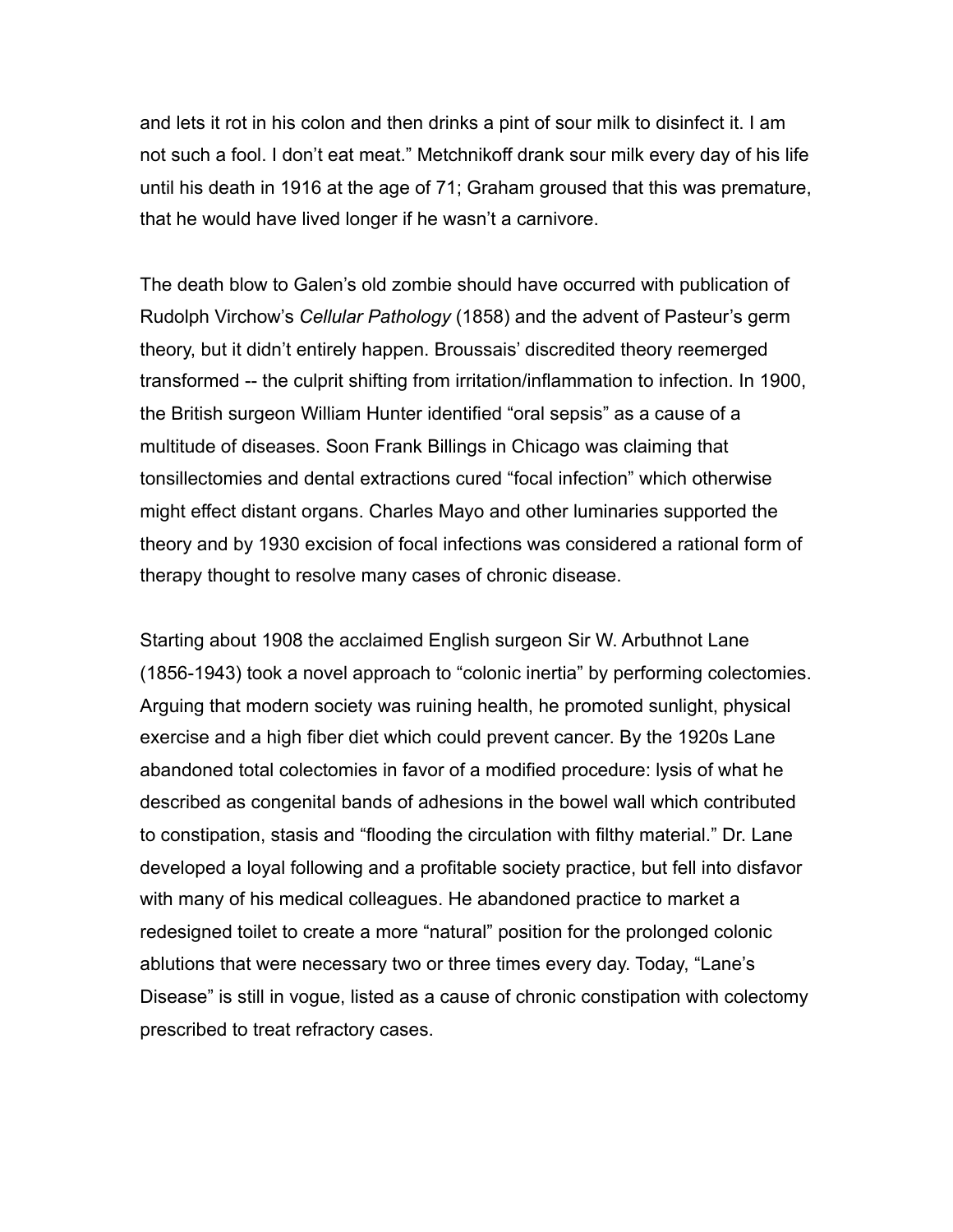Perhaps the most zealous American proponent of Lane's "surgical bacteriology" was Dr. Henry Cotton (1876-1933), medical director of the Trenton State Hospital, who identified focal infection as the main cause of schizophrenia, manic depression and masturbation. The challenge was to locate the offending pocket of pus and the most convenient starting point was the mouth. Beginning in 1916 Dr. Cotton began removing his mentally disturbed patients' teeth and tonsils even if there were no abnormal signs and, if that didn't do the job, he probed deeper and removed internal organs: gall bladders, spleens, reproductive organs. If abdominal X-rays revealed retention of fecal matter or if the patient suffered from constipation, he would remove their entire colon. In one twelve month period there were 6.472 dental extractions performed at Trenton State Hospital, 542 tonsillectomies and 79 colectomies. He claimed up to 85% cure rate and justified one third mortality of colectomized patients because this radical procedure was done only as "a last resort" for end-stage patients. Cotton believed his own theory enough that he extracted both of his sons' teeth – each of them later committed suicide.

Some called Henry Cotton "the new Lister." The president of the New Jersey Medical Society proclaimed, "Dr. Cotton has built a foundation for the benefit of the health of the people of which every succeeding generation will reap the benefits and generations to come will rise up and call him blessed." The president of the AMA proclaimed Trenton State to be "one of the country's great institutions…a monument to the most advanced civilization of her people." A reporter for the New York Times enthused that Cotton's brilliant work was "the most searching, aggressive and profound scientific investigation that has as yet been made in the whole field of mental and nervous disorders." But his results seemed to good to be true and, finally, an independent investigator who reviewed the records of 645 major operative cases done between 1918 and 1932 found disturbing results: mortality of 44.7% (138/309) for those receiving colectomies; 13.7% of 336 given Lane's "pericolonic membranotomies" and many fewer "cures" than Dr. Cotton had reported. But long after his theory was discredited,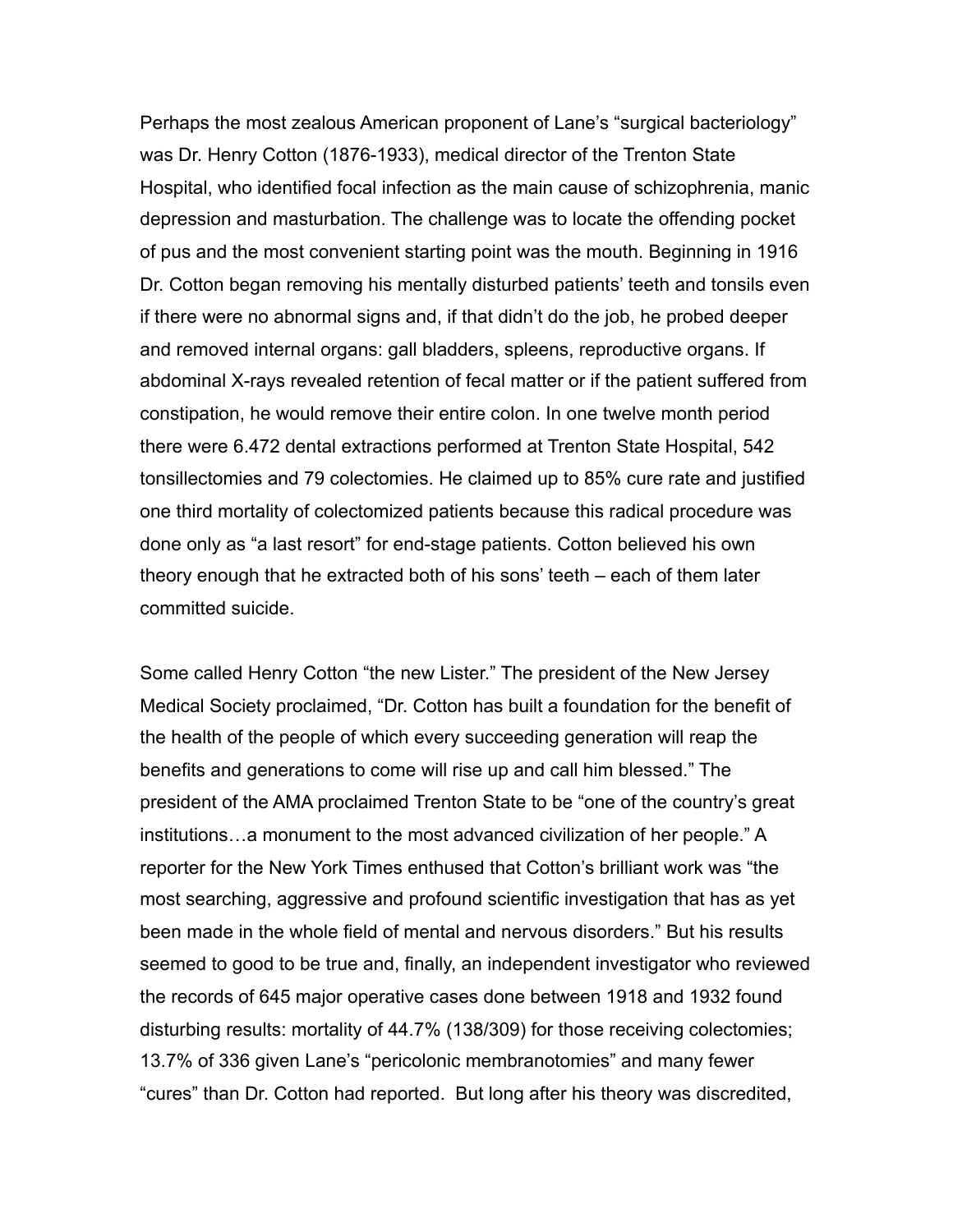surgical attacks on presumably infected teeth and tonsils continued unabated. Millions of tonsils were sacrificed prophylactically in order to eliminate focal infection and even today some advocates of "biological dentistry" recommend tooth extraction and oral surgery to remove foci of infection which might cause systemic disease. Once again, it was difficult to slay the zombie.

Yes, Europe was a hotbed of zombies during the late  $19<sup>th</sup>$  and early  $20<sup>th</sup>$ centuries. In 1889 the distinguished French physician Charles Brown-Sequard read a paper at a scientific meeting in Paris which shocked the audience. He described how over a period of two weeks he'd injected himself with a solution of ground testicles of dogs and guinea pigs and noted a marked increase both in strength and stamina, improved mental energy and regular bowel movements: "All has changed and I have regained the full force that I possessed." These salubrious effects persisted for about a month after the last injection and then wore off. To his credit, Brown-Sequard made his data available for all to review and refused to endorse any products capitalizing on his discovery. But that didn't deter others. Russian-born Serge Voronoff popularized grafting monkey testicles into human scrotums with astonishing rejuvenative results. When the Viennese physiologist Eugen Steinach theorized that ligation of the vas deferens would cause testicular secretions to "back up" resulting in improved vigor, potency, hair growth and eyesight, people clamored to be "steinached." Irish poet William Butler Yeats lauded his "second puberty" although Sigmund Freud was less enthusiastic with his own response. "Glandular fever" gradually abated but not before an American huckster William "Doc" Brinkley became fabulously wealthy grafting goat testes into failing males – he promised to make "every man the ram that am with every lamb." Although the monkey business eventually fell out of favor, current enthusiasm for testosterone injections is evidence that this zombie still has life.

Indeed all the zombies are not dead yet! Some are hidden in plain sight – stubborn to the end. Ancient methods of cupping and acupuncture have great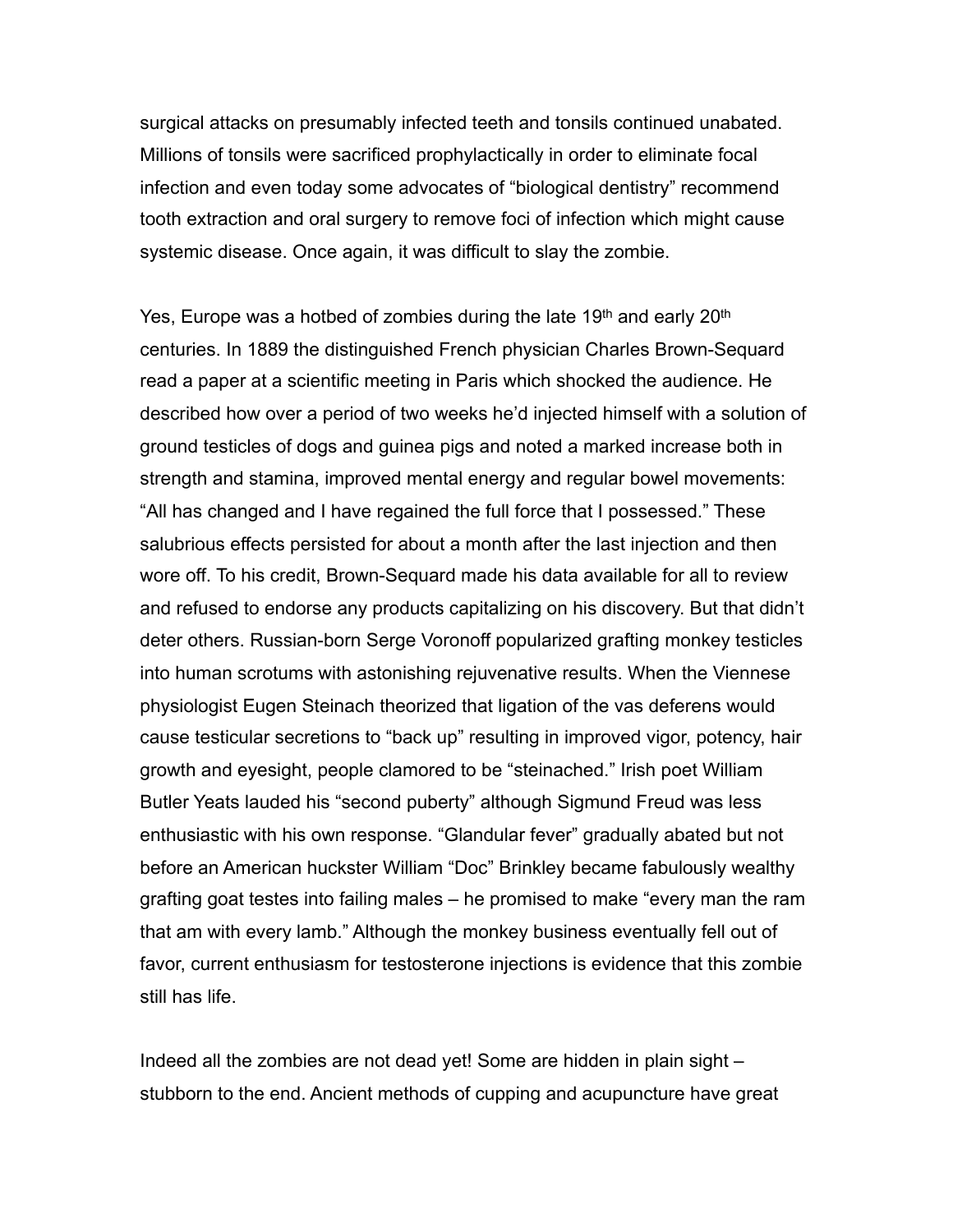staying power and still are widely used. The Food and Drug Administration permits sale of leeches for use in microsurgery to relieve venous congestion and has supported research to explore its value in different diseases. Vitamin and supplements sales exceed \$11 billion a year while homeopathy's proponents claim over 200 million followers worldwide. Infected gums and teeth as the cause of systemic disease still has serious supporters and the beneficial use of cleansing enemas persists in the public mind. More than a century after Elie Metchnikoff's observations about the efficacy of yogurt, we are witnessing a boom in the use of probiotics ("good germs") being marketed to improve health. Indeed, there's current enthusiasm for fecal transplants to treat ileitis and colitis. Zombie-redux? Perhaps.

Social historians like to study how changing notions of illness reflect prevailing cultural conditions – how and why what's considered "wrong" now once seemed "right." More important is how in the future we will respond when what's considered "right" proves to be "wrong." To this day many people, including physicians, are reluctant to change their beliefs after previously accepted ideas have been proven to be incorrect? If medical history teaches nothing else, it should be that zombies exist in all times and a continuing challenge is to discover where they are hidden. Where are our zombies?

Michael Nevins, MD November, 2014

## PRINCIPAL SOURCES

E. Ernst, *J Clin Gastroenterol* 1997 Jun;24 (4):196-8.

William C. Dowling. *Oliver Wendell Holmes in Paris. Medicine, Theology, and "The Autocrat of the Breakfast Table*. (Hanover and London: University Press of New England, 2006.)